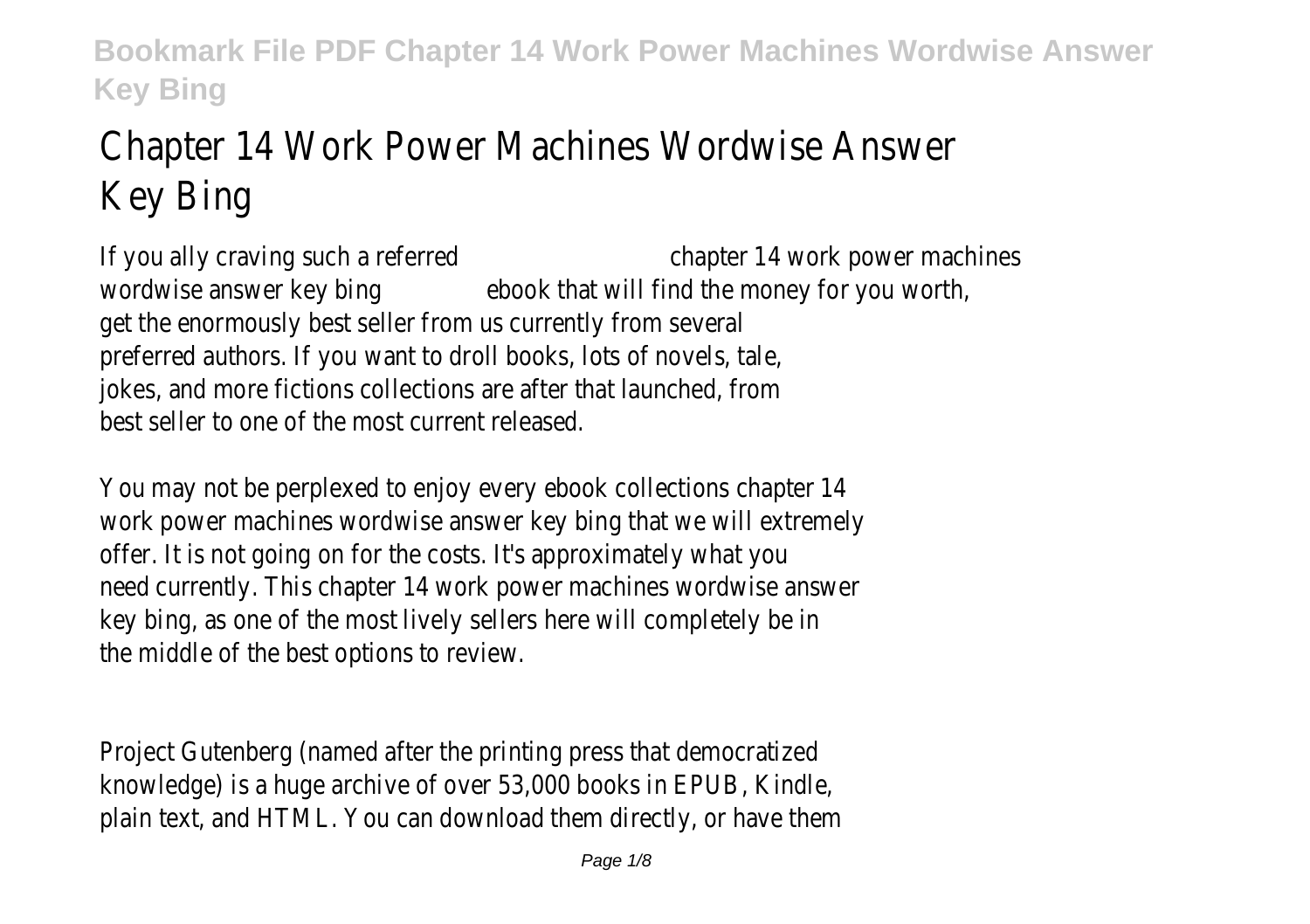sent to your preferred cloud storage service (Dropbox, Google Drive, or Microsoft OneDrive).

Chapter 14 Work, Power, and Machines Quiz - Quizizz Chapter 6 LAB Rubber Band Power.docx: File Size: 13 kb: File Type: docx

PPT – Chapter 14 Work, Power, and Machines PowerPoint ... Title: Chapter 14: Work, Power, and Machines Author: Borders Last modified by: HCS Created Date: 10/11/2012 1:57:00 PM Other titles: Chapter 14: Work, Power, and Machines

Chapter 14 Work, Power, and Machines 14.1 Work and Power Work For a force to do work on an object, some of the force must act in the same direction as the object moves. If there is no movement, no work is done. • Work is the product of force and distance. • Work is done when a force moves an object over a

Chapter 14 - Work, Power, And Machines (1) | Lever ... Chapter 14 Work, Power, and Machines 14.1 Work and Power Work is the product of force and distance. You can calculate work by multiplying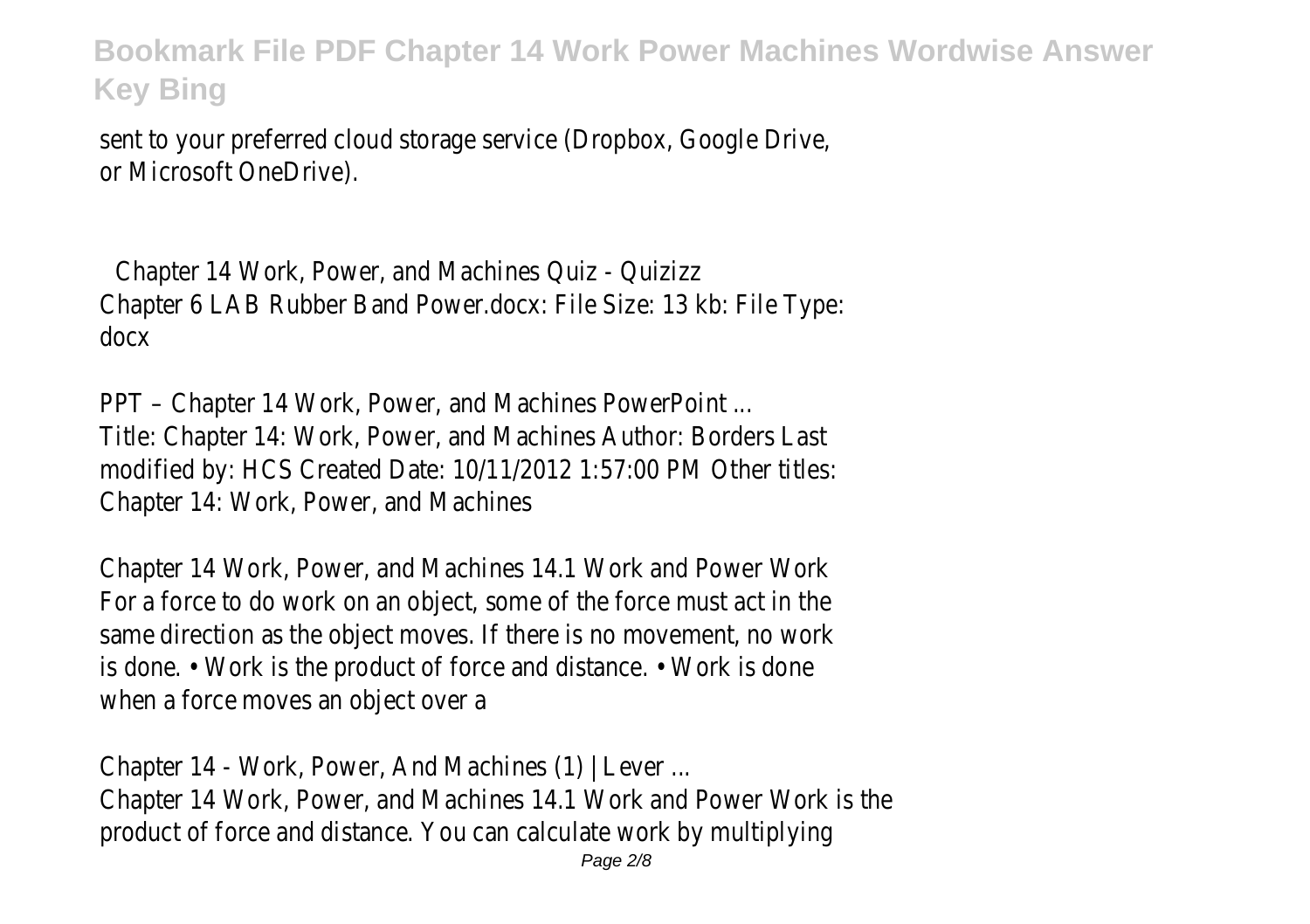the force exerted on the object times the distance the object moves. Work = Force x Distance;  $W = Fd$  Work is done when a force moves an object over a distance.

Chapter 14 Work Power Machines

Chapter 14 Work, Power, and Machines 14.1 Work and Power Work is the product of force and distance. You can calculate work by multiplying the force exerted on the object times the distance the object moves. Work = Force x Distance:  $W = Fd$  Work is done when a force moves an object over a distance. No work is done if an object does not move or if the ...

PS CH 14 Work, Power, Machines

Chapter 14 Work, Power, and Machines. Physical Science Work and Power 14.1 Work done when a force acts on an object in the direction the object moves Requires Motion Man is not actually doing work when holding barbell above his head Force is applied to barbell If no movement, no work done He does work They do no work. Work and Power 14.1

Chapter 14work Power Machines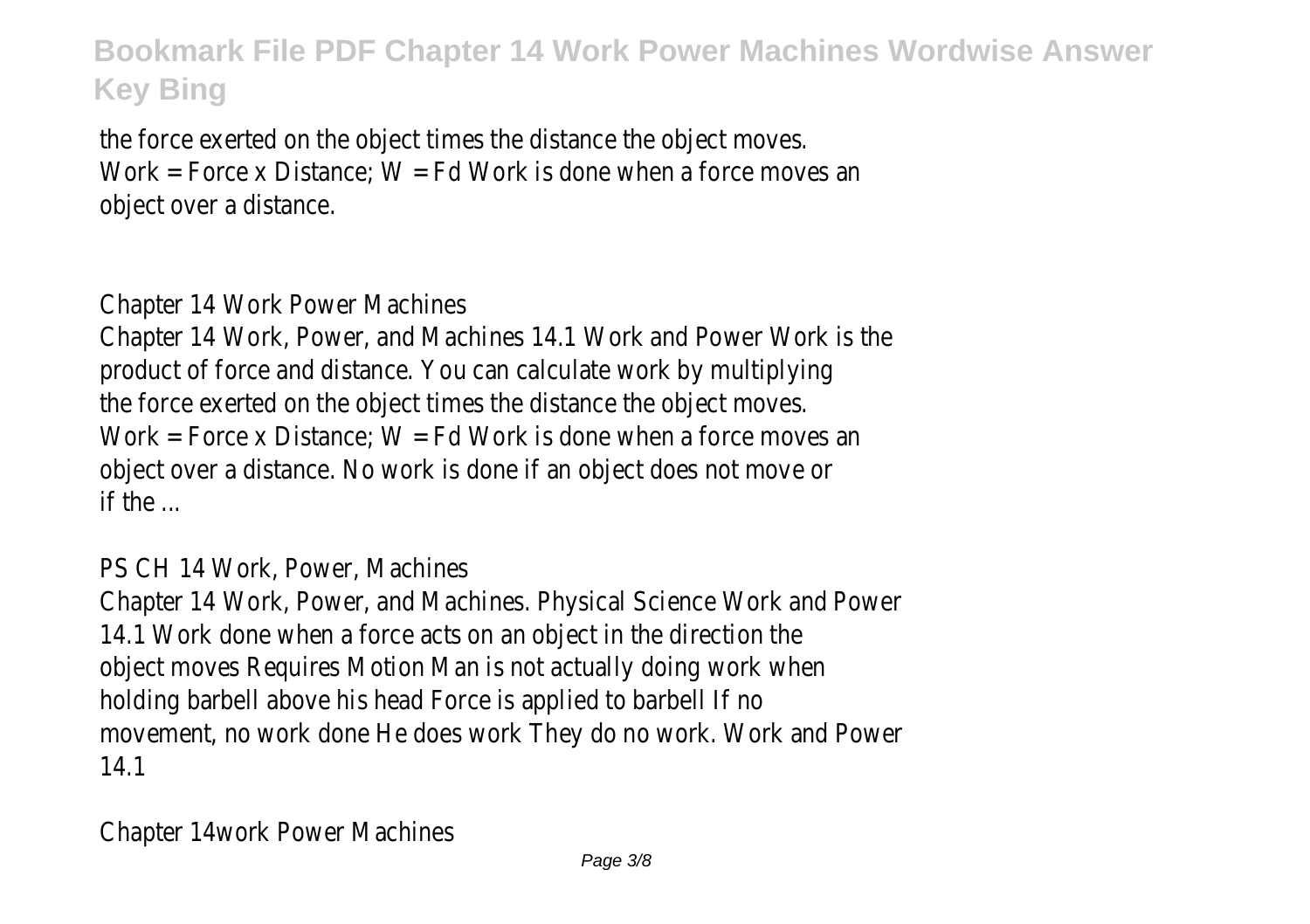Chapter 14 Work, Power, and Machines Summary 14.1 Work and Power For a force to do work on an object, some of the force must act in the same direction as the object moves. If there is no movement, no work is done. • Work is the product of force and distance. • Work is done when a force moves an object over a distance.

Chapter 14 - Work, Power, and Machines by Jeff Sebern Chapter 14: Work, Power, and Machines - Chapter 14: Work, Power, and Machines 3 Classes of Levers The class of a lever is determined by the location of the effort force and the load relative to the fulcrum. | PowerPoint PPT presentation | free to view

Chapter 14: Work, Power, and Machines - Practice Test ... Ideal Mechanical Advantage: - Because friction is always present the Actual Mechanical Advantage is less than the Ideal Mechanical Advantage Equation: IMA = Input Distance/ Output Distance Changing Direction: - Many machines also change the direction of force - The car jack uses

Chapter 14: Work, Power, and Machines Prentice Hall Chapter 14: Work, Power, and Machines. STUDY. Flashcards. Learn. Write. Spell. Test. PLAY. Match. Gravity. Created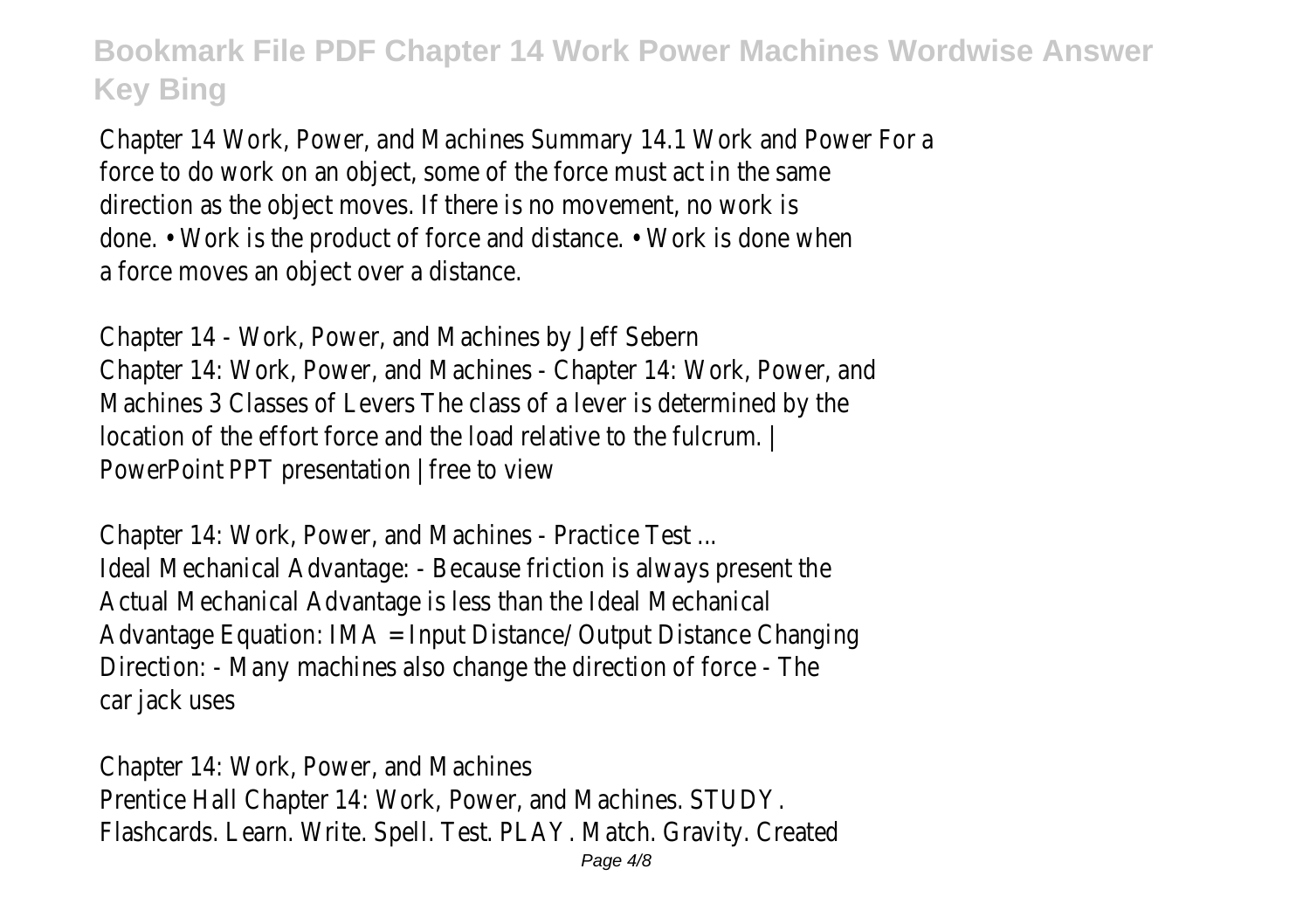by. JesseHollings15. Vocabulary words and formulas for Chapter 14. Key points are in the order that I found them in the chapter. Not all key points are in bold typeface in the book.

Chapter 14 Work, Power, and Machines 14.1 Work and Power ... PS CH 14 Work, Power, Machines. 1. the product of distance and the force in the direction an object moves; A) Power B) Force C) Work D) Energy. ... 8. the work done on a machine as the input force acts through the input distance; A) Work efficiency B) Work input C) Work resistance D) Work output.

Science Chapter 14 Test (Work, Power and Machines ...

Chapter 14 Work Power Machines - Displaying top 8 worksheets found for this concept.. Some of the worksheets for this concept are Chapter 14work power and machines section work and, Chapter 14 work and simple machines, Chapter 14 work power and machines section work and, Chapter 14 review work answers, Part 1 work power and simple machines practice test, Section 1 work power and machines ...

Chapter 14work Power Machines

UNIT 3 (Chapter 14): Work, Power & Machines Test Review – Answer Key. SPS8. Students will determine relationships among force, mass, and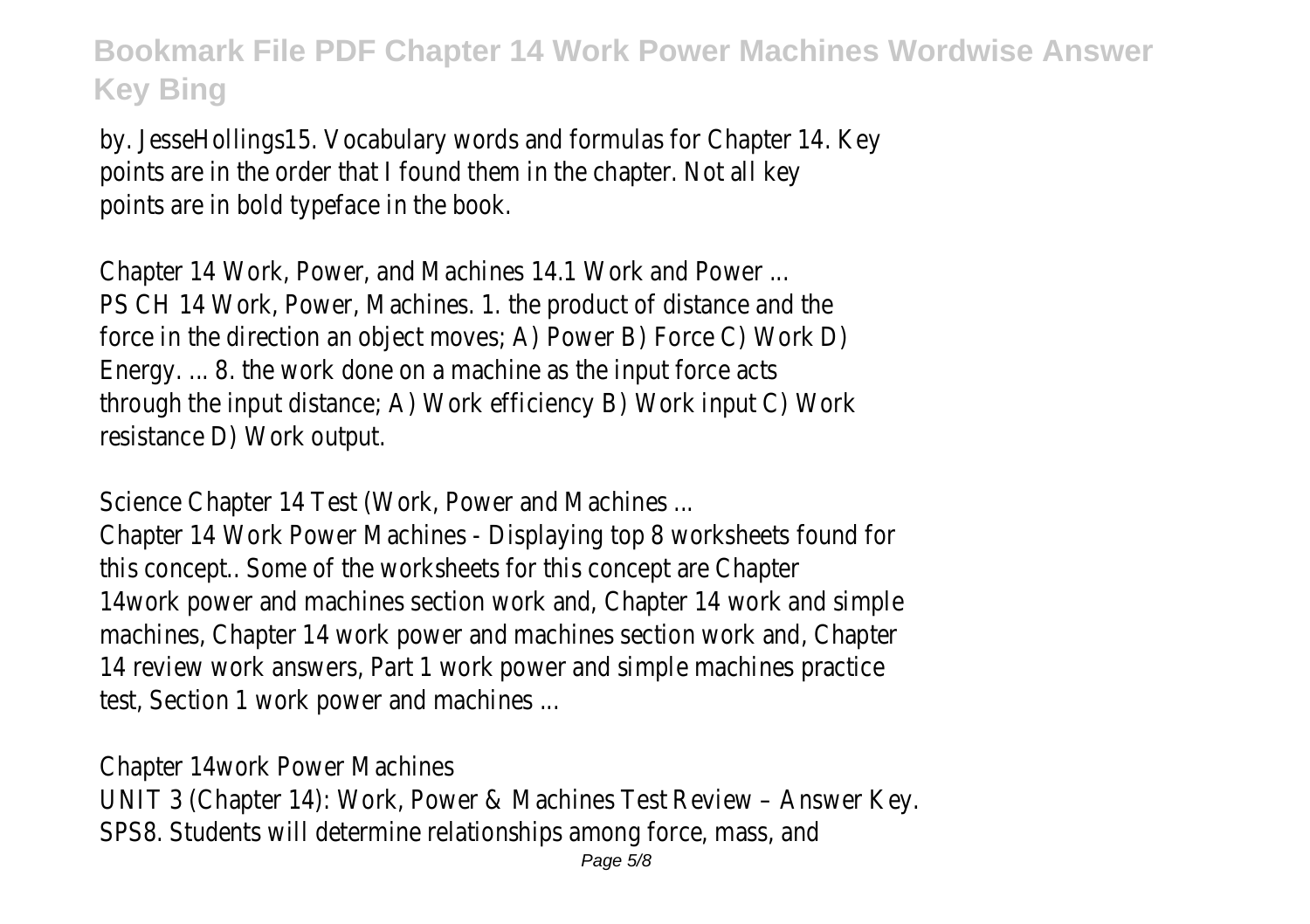motion. e. Calculate amounts of work and mechanical advantage using simple machines. Answer the following questions: Define force. Force is a push or a pull ...

Chapter 14 Work, Power, and Machines

Where To Download Chapter 14work Power Machines starting the chapter 14work power machines to entre all hours of daylight is enjoyable for many people. However, there are nevertheless many people who after that don't in the same way as reading. This is a problem. But, similar to you can hold others to begin reading, it will be better.

Chapter 14 Work Power Machines Worksheets - Kiddy Math Chapter 14 Work Power Machines Worksheets - there are 8 printable worksheets for this topic. Worksheets are Chapter 14work power and machines...

Chapter 14 Work, Power & Machines - Mr. Stumler ... Science Chapter 14 Test (Work, Power and Machines) STUDY. PLAY. Work. product of force and distance requires motion force must act in the same direction as the object moves force x distance joule(J)- $N(m)$  is the Si Unit. power. rate of doing work (faster is more, slower is less) (work)/(time) watt(W)- J/s is the SI unit.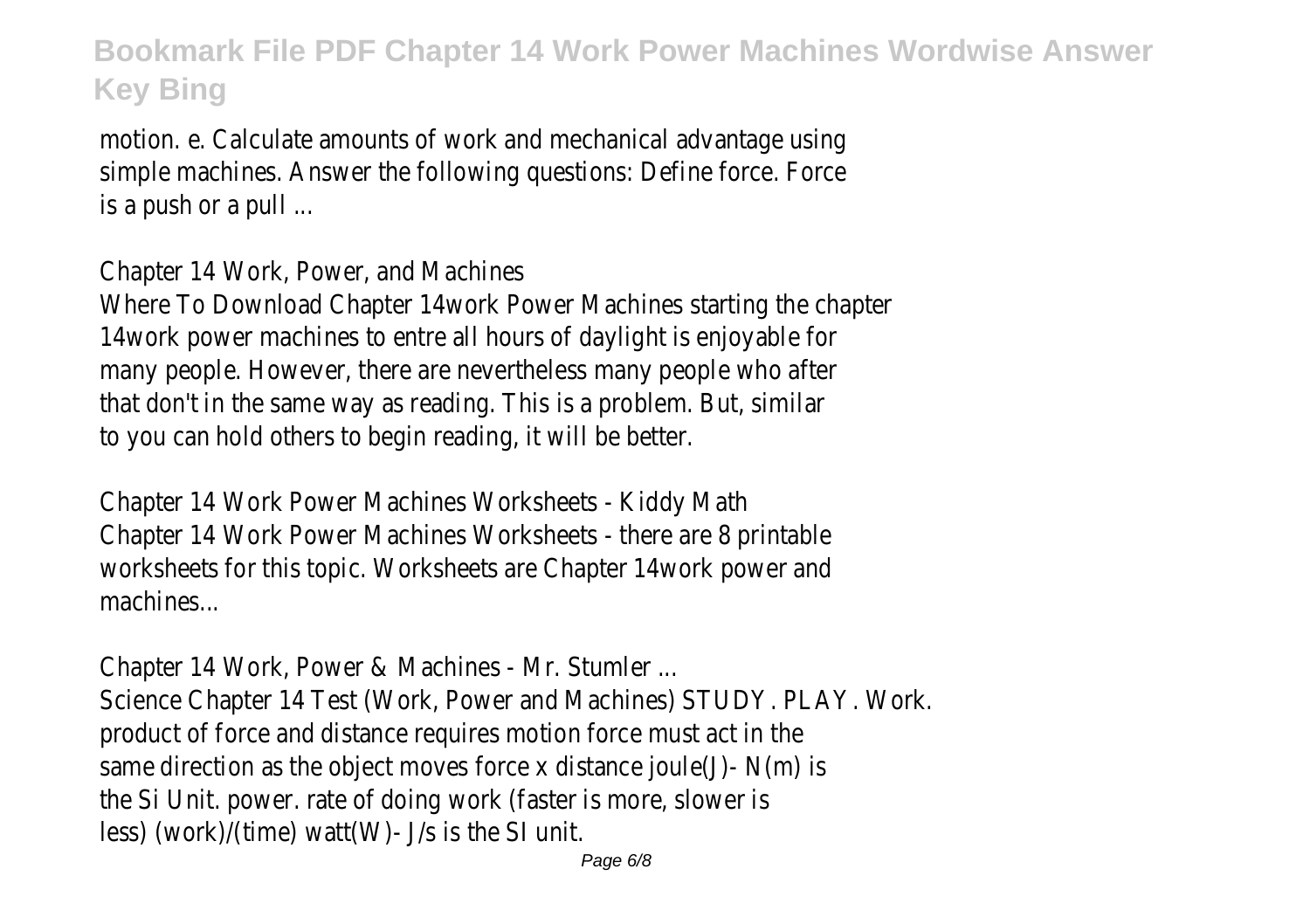(PDF) Chapter 14 Work, Power, and Machines Summary 14.1 ... Chapter 14: Work, Power, and Machines Chapter Exam Instructions. Choose your answers to the questions and click 'Next' to see the next set of questions.

Prentice Hall Chapter 14: Work, Power, and Machines ... Chapter 14 Work, Power, and Machines DRAFT. 9th - 10th grade. 0 times. Physics. 0% average accuracy. 7 months ago. jamesbono. 0. Save. Edit. Edit. ... Which change will increase the power of the machine? answer choices . decreasing the distance the boxes are lifted.

Mr. Attar - Home

Chapter 14 Work, Power, and Machines 14.1 Work and Power Work is the product of force and distance. You can calculate work by multiplying the force exerted on the object times the distance the object moves. Work = Force x Distance:  $W = Fd$  Work is done when a force moves an object over a distance. No work is done if an object does not move or if the force you apply is not in the same direction an

Chapter 14 Work Power Machines - Teacher Worksheets UNIT 3 (Chapter 14): Work, Power & Machines Test Review – Answer Key.